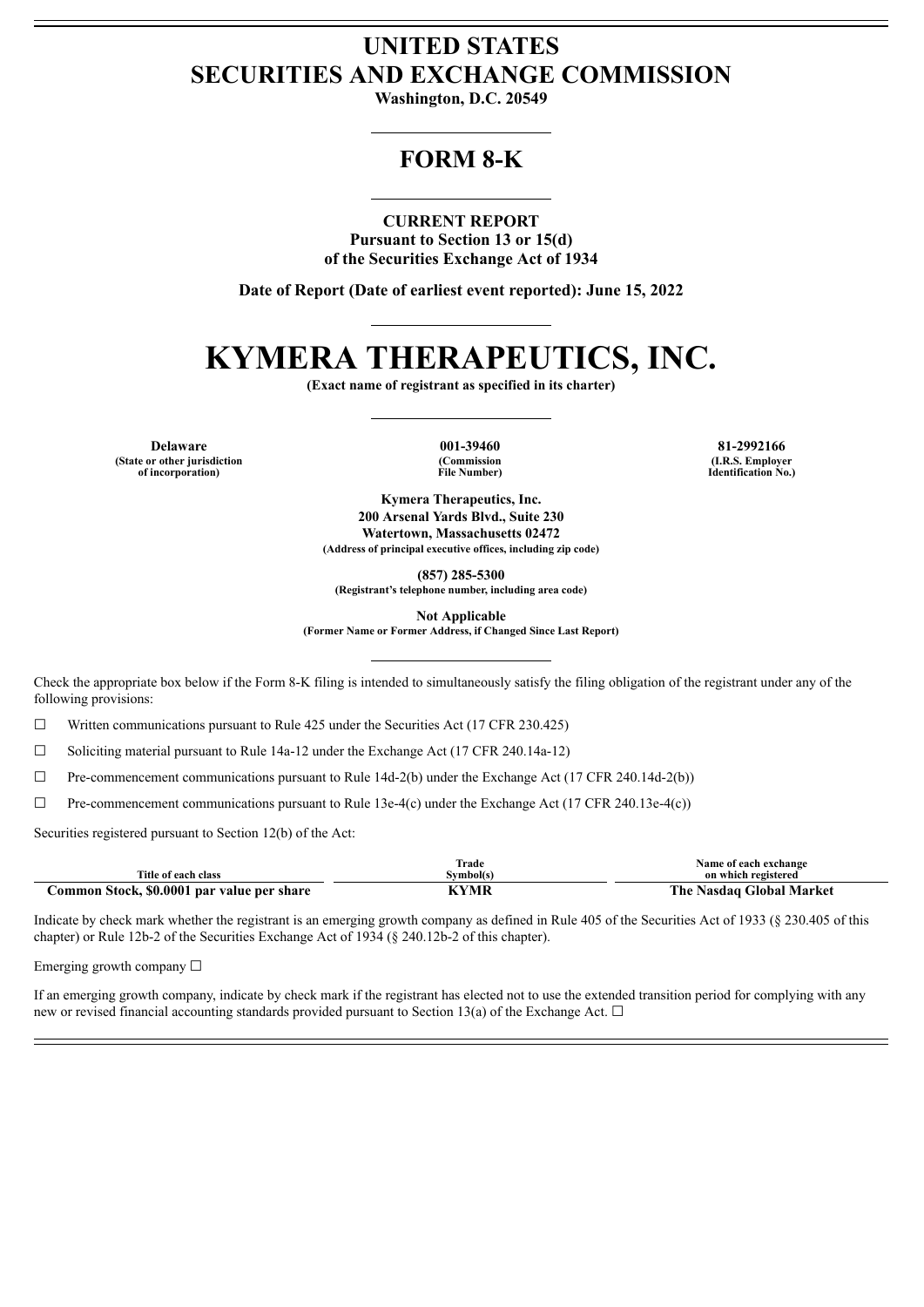## **Item 5.07 Submission of Matters to a Vote of Security Holders**

Kymera Therapeutics, Inc. (the "Company") held its Annual Meeting of Stockholders on June 15, 2022 (the "Annual Meeting"). At the Annual Meeting, the Company's stockholders considered and voted on the four proposals set forth below, each of which is described in greater detail in the Company's Proxy Statement, filed with the Securities and Exchange Commission on April 29, 2022. The final voting results are set forth below.

## Proposal 1 – Election of Class II Director Nominees

The stockholders of the Company elected Jeffrey Albers, J.D., MBA and Joanna Horobin, M.B., Ch.B. as Class II directors of the Company, for a three-year term ending at the annual meeting of stockholders to be held in 2025 and until his or her successor has been duly elected and qualified or until his or her earlier death, resignation or removal. The results of the stockholders' vote with respect to the election of the Class II directors were as follows:

|                             | Votes<br>For | <b>Votes</b><br>Withheld | <b>Broker</b><br><b>Non-Votes</b> |
|-----------------------------|--------------|--------------------------|-----------------------------------|
| Jeffrey Albers, J.D., MBA   | 29,436,931   | 9.840.519                | 2,798,643                         |
| Joanna Horobin, M.B., Ch.B. | 31,950,427   | 7,327,023                | 2,798,643                         |

### Proposal 2 – Non-Binding Advisory Vote on Executive Compensation

The stockholders of the Company approved, on a non-binding, advisory basis, the compensation of the Company's named executive officers. The results of the stockholders' non-binding, advisory vote with respect to such approval were as follows:

| Votes      | Votes          | Abstain   | Broker              |
|------------|----------------|-----------|---------------------|
| For        | <b>Against</b> |           | <b>Non-Votes</b>    |
| 33,866,486 | 1,793,865      | 3,617,099 | 798,643<br><u>.</u> |

### Proposal 3 – Non-Binding Advisory Vote on the Frequency of Future Non-Binding Advisory Votes on Executive Compensation

The stockholders of the Company recommended, on a non-binding, advisory basis, that the frequency of future non-binding, advisory votes on the compensation of the Company's named executive officers be one year. The results of the stockholders' non-binding, advisory vote with respect to such recommendation were as follows:

| One<br>Year             | $\sim$<br>l wo<br>Years | Three<br><b>Years</b> | <b>Votes</b><br>Withheld | <b>Broker</b><br><b>Non-Votes</b> |
|-------------------------|-------------------------|-----------------------|--------------------------|-----------------------------------|
| $- - -$<br>849<br>----- | $\Omega$<br>.020        | 100751<br>120, 71     | 589.02<br>.              | 798 L<br>.643<br>-                |

In light of the votes set forth above, the Company's Board of Directors has determined to hold a non-binding, advisory vote on the compensation of the Company's named executive officers annually until the next such required non-binding, advisory vote on the frequency thereof.

### Proposal 4 – Ratification of Appointment of the Company's Independent Registered Public Accounting Firm

The stockholders of the Company ratified the selection of Ernst & Young LLP as the Company's independent registered public accounting firm for the fiscal year ending December 31, 2022. The results of the stockholders' vote with respect to such ratification were as follows:

| <b>Votes</b> | Votes                    | Abstain   | <b>Broker</b>            |
|--------------|--------------------------|-----------|--------------------------|
| For          | Against                  |           | Non-Votes                |
| 38,429,952   | 71<br>ົ<br>$\frac{1}{2}$ | 3,623,430 | $\overline{\phantom{a}}$ |

No other matters were submitted to or voted on by the Company's stockholders at the Annual Meeting.